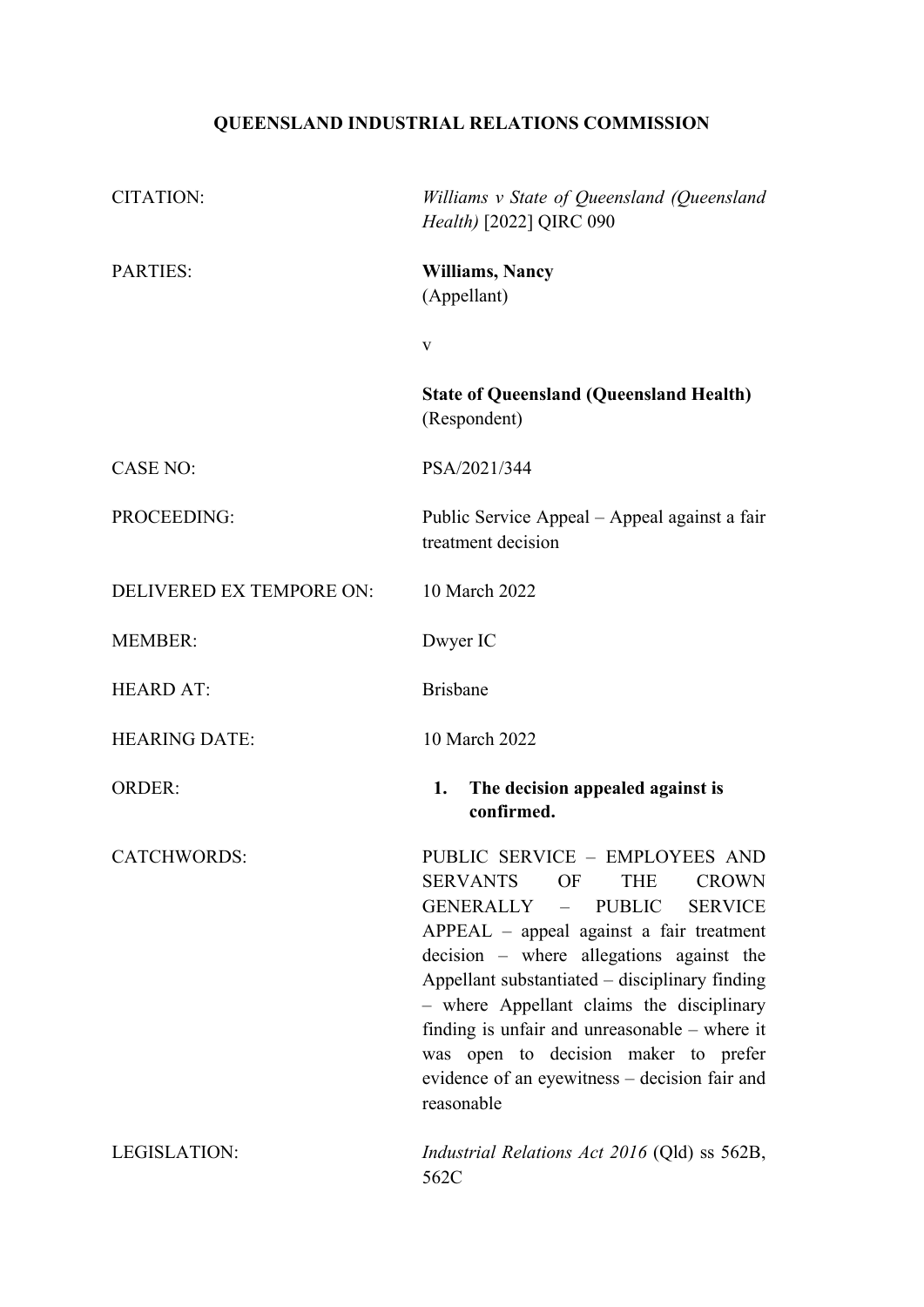|              | Public Service Act 2008 (QIQ) \$18/                                                                                        |
|--------------|----------------------------------------------------------------------------------------------------------------------------|
| CASES:       | Goodall v State of Queensland (Unreported<br>decision of the Supreme Court<br>of<br>Queensland, Dalton J, 10 October 2018) |
| APPEARANCES: | Ms K. Prior for the Appellant                                                                                              |
|              | Ms S. Bainbridge, Mr C. Duffy and Ms J.<br>Hotz of the State of Queensland (Queensland<br>Health)                          |

#### **Reasons for Decision (***ex tempore***)**

#### **Background**

[1] Ms Nancy Williams is employed by the Wide Bay Hospital and Health Service ('the Health Service') as an enrolled nurse in Bundaberg. On 25 June 2021, Ms Williams was the subject of a show cause process arising from four allegations concerning events said to have occurred on 20 June 2021. Relevantly, the allegations were as follows.

> **Allegation one** - On 20 June 2021, Ms Williams failed to comply with the documentation standards as outlined within the Wide Bay Hospital and Health Service procedure.

> **Allegation two** - On 20 June 2021, Ms Williams failed to comply with the medication order when she administered Olanzapine wafer tablet 5 milligrams against the medication order prescribed as Olanzapine 2.5 milligrams for a patient.

> **Allegation three** - On 20 June 2021, Ms Williams administered Olanzapine 5 milligram for a patient without a clinical need.

> **Allegation four** - On 20 June 2021, Ms Williams administered Olanzapine 5 milligrams to a patient with an intent to ensure the patient remained calm throughout her shift.

- [2] Notably, in her response to the allegations, Ms Williams conceded allegation one, albeit she asserted mitigating factors. Ms Williams denied the other allegations.
- [3] Following a show cause process, Ms Williams received correspondence from Ms Debbie Carroll, Chief Executive of the Health Service, informing her that allegations one, two and three were substantiated ('the decision'). Allegation four was not

*Public Service Act 2008* (Qld) s187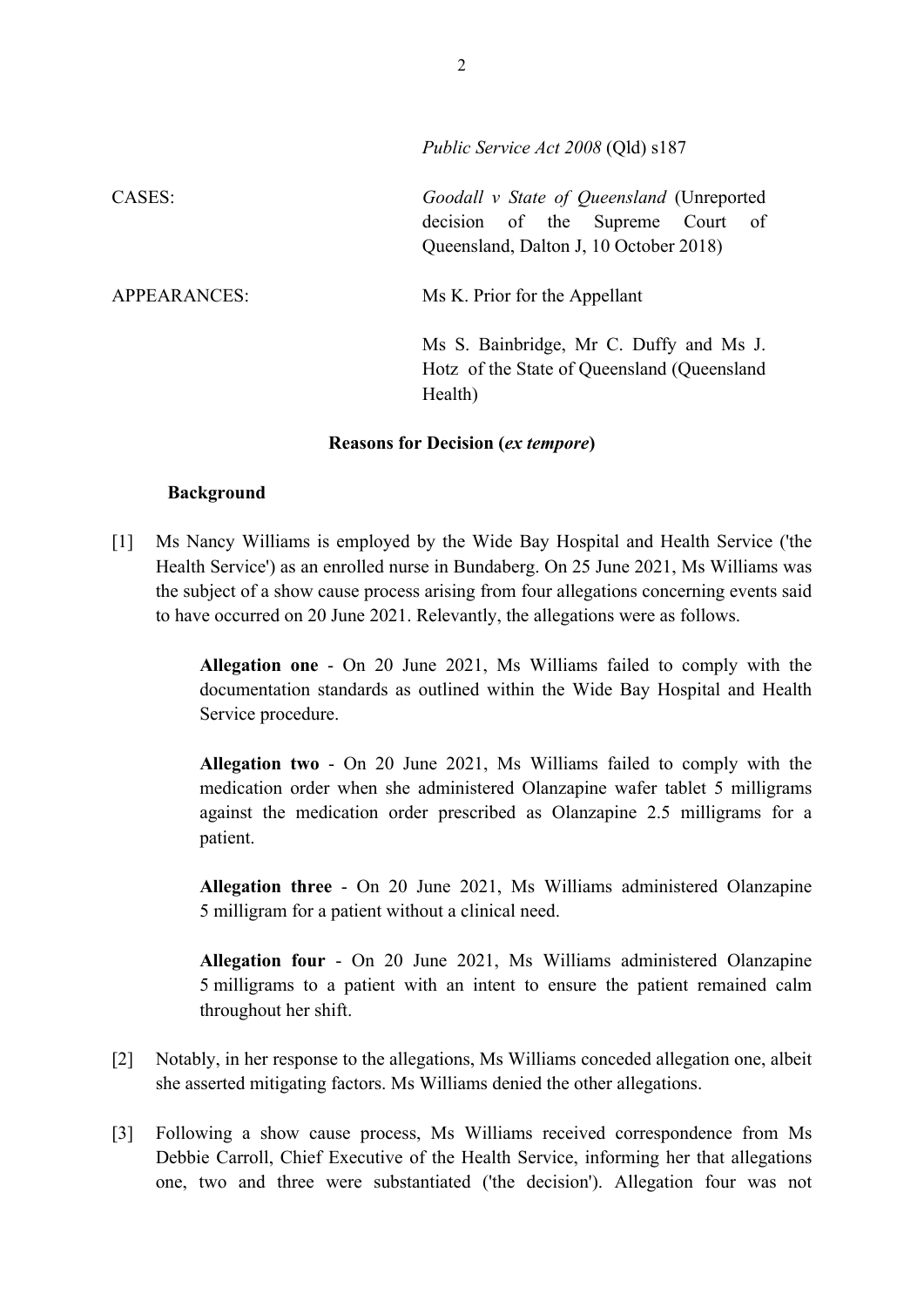substantiated. It is this decision in respect of the findings on allegations one, two and three that Ms Williams now seeks to have reviewed.

[4] The letter from Ms Carroll further indicated proposed disciplinary action arising from these findings however, to be clear, it is the findings substantiating allegations one, two and three that I have jurisdiction to review. The proposed disciplinary action contained in the decision letter does not amount to a decision and cannot be subject to a review by the Commission.

## **Statutory framework**

- [5] The *Industrial Relations Act 2016* (Qld) ('the Act') gives the Queensland Industrial Relations Commission ('the Commission') jurisdiction to review decisions of this nature.<sup>1</sup> A review of the decision is not a fresh hearing of the matter or a hearing *de novo*. 2 I am tasked in these proceedings to review the decision to determine if it is fair and reasonable.<sup>3</sup>
- [6] In the process of reviewing the decision, the Act allows for the making of limited orders.<sup>4</sup> In appeals of this nature, the Commission can either:
	- confirm the decision appealed against;
	- set aside the decision appealed and substitute another decision; or
	- set aside the decision appealed and return the matter to the decision maker for further consideration with appropriate directions.

# **Submissions of the parties**

[7] In this appeal, the parties filed written submissions in accordance with directions issued on 22 October 2021. I propose to summarise those submissions but will not descend to a full reproduction of them in these reasons.

# *The Appellant*

- [8] In summary, Ms Williams submits that the Health Service erred in finding that there were grounds for her to be disciplined in accordance with s 187 of the *Public Service Act 2008* (Qld) ('PS Act'). Ms Williams submits that the weight of evidence does not support the version of events found by the decision maker.
- [9] In respect of Allegation one, Ms Williams contends that, while she failed to comply with the policy regarding documentation, she did so with reasonable excuse and

3 Ibid s562B (3).

<sup>1</sup> *Industrial Relations Act 2016* (Qld) s562B.

<sup>2</sup> *Goodall v State of Queensland* (Unreported decision of the Supreme Court of Queensland, Dalton J, 10 October 2018), 5.

<sup>4</sup> Ibid s562C.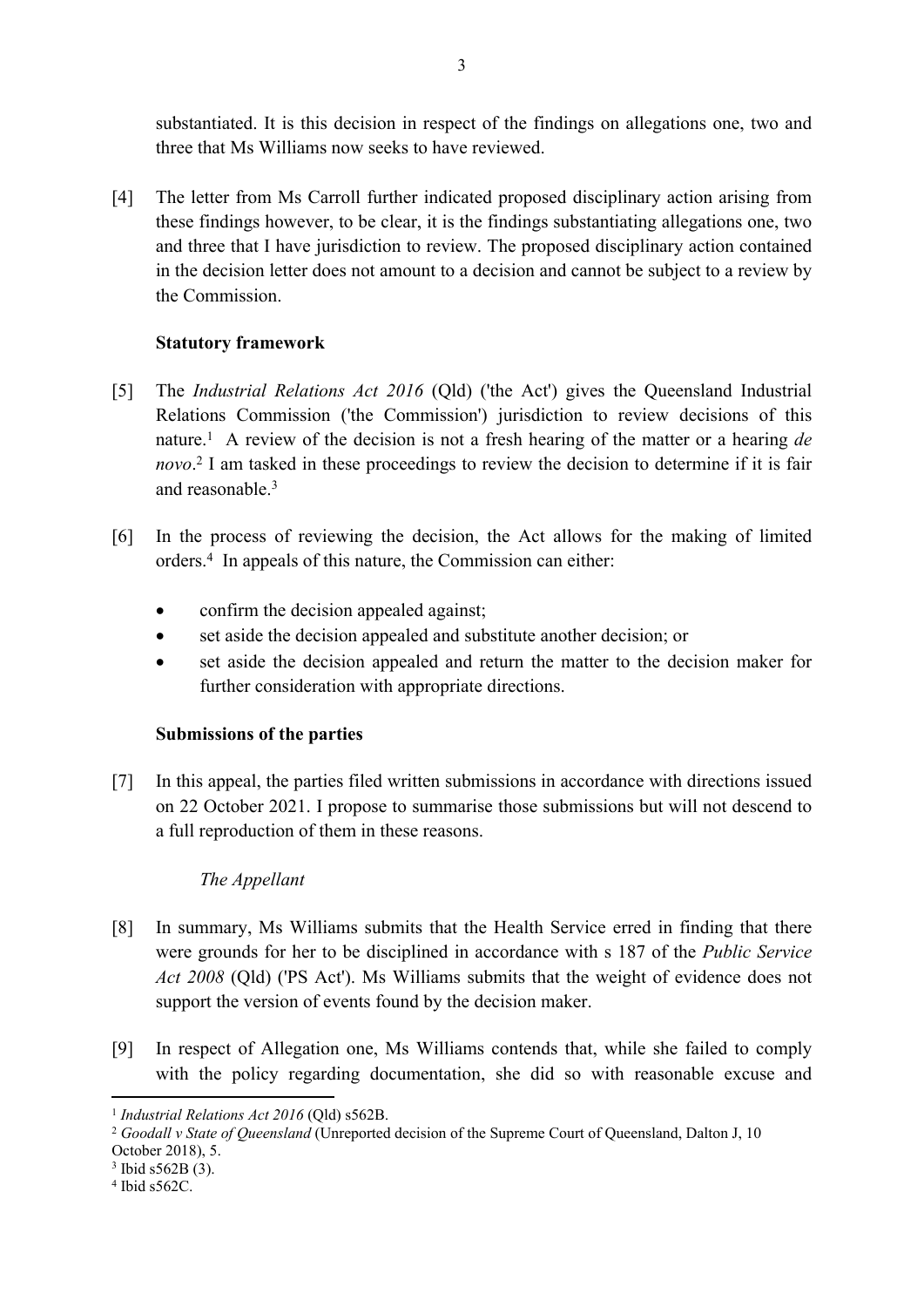therefore does not meet the standard required for a finding pursuant to s  $187(1)(g)$  of the PS Act.

- [10] In respect of Allegation two, there is no dispute that Ms Williams administered Olanzapine to the patient at the relevant point in time. However, Ms Williams submits that the dosage administered was not 5 milligrams but rather, was 2.5 milligrams as she broke a 5-milligram wafer in half and disposed of the unused portion into a sharps bin.
- [11] Ms Williams further questioned the reliability of the evidence from an eyewitness as to the proof (or lack thereof) that 5 milligrams was administered. I note there is no dispute that Ms Williams was, at the very least, in possession of a 5-milligram wafer of Olanzapine immediately prior to administering the drug to the patient in question.
- [12] In respect of allegation three, Ms Williams relies (with respect to the dosage) primarily on her response in relation to allegation two. Further, as to the clinical need for the Olanzapine to be administered, Ms Williams relies on her observations and those of the supervising registered nurse ('RN').
- [13] The Health Services' submissions in summary note the concession by Ms Williams with respect to the first allegation.
- [14] With respect to allegations two and three, the Health Service indicates it preferred the account of events provided by the eyewitness and, further, was critical of the failure of Ms Williams to make adequate observations of the patient before administering the drug.
- [15] The Health Service also made a point in their submissions that the conceded conduct in respect of allegation one is not just a simple documentation failure, but instead is a significant departure from professional standards.

### **Consideration**

- [16] Central to my consideration as to the fairness or reasonableness of the decision in this matter will be an evaluation of the evidence available to the decision maker.
- [17] In respect of allegation one, which is conceded by Ms Williams, it ought to be noted that, consistent with the submissions of the Health Service, I agree that this is no trivial breach of policy. A failure to record what medication has been administered to a patient, either immediately or without unreasonable delay creates an enormous risk to the health and safety of a patient.
- [18] The risk is exacerbated by circumstances, for example, such as a patient having a communication deficit for whatever reason or the access of other nursing staff to that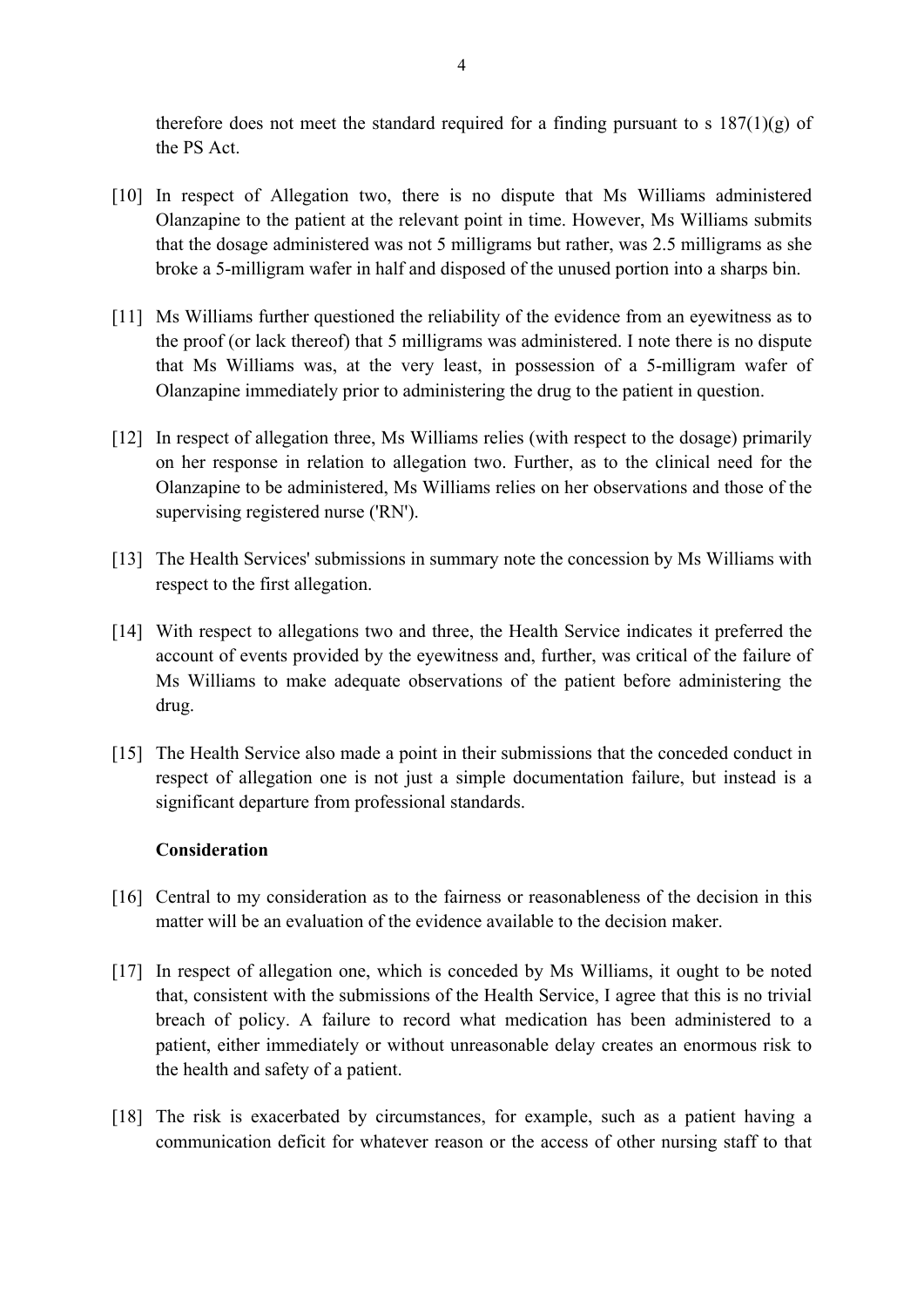patient who are subsequently attending to that patient and exercising their own discretion to administer medication as well.

- [19] Ms Williams has offered mitigating circumstances such as the chart for this particular patient going missing immediately after she administered the medication,<sup>5</sup> or saying that it is common practice for staff to delay in writing up medication administered.
- [20] What is not disputed however, is that the medication was administered sometime between 2:10pm and 2:30pm and that, as at 5pm when her shift was terminated, Ms Williams still had not updated the patient's chart.<sup>6</sup> During that two and a half hours, there is no indication that Ms Williams was seeking to address her failure to document the medication administered and then, by the time she left the premises, she *still* had not attended to it.
- [21] This failure in itself is serious enough, but given it subsequently transpired that the patient was not among the patients that Ms Williams was supposed to be treating on that shift, there was a very real possibility that another member of the nursing staff might have similarly decided to administer medication, but they might have done so in total ignorance of the medication already administered by Ms Williams.
- [22] It does not take any imagination at all to see how Ms Williams' failure to document the medication in a timely manner could have had serious or even fatal consequences for the patient. In my view, the failure to document in these circumstances is clearly misconduct within the meaning of the term as it appears in section 187 of the PS Act, given the significant risk to health and safety created by the failure on the part of Ms Williams.
- [23] I note the finding of the decision maker relates to s  $187(1)(g)$  of the PS Act, that is, that Ms Williams contravened, without reasonable excuse, a relevant standard of conduct in a way that is sufficiently serious to warrant disciplinary action. On the evidence available, including the admissions of Ms Williams, I have no difficulty in seeing how the decision maker came to this conclusion. Nothing offered in mitigation by Ms Williams amounts to a reasonable excuse.
- [24] In respect of allegation two the decision maker has, on my consideration of the material, had proper regard to all of the evidence available. Ms Williams was able to provide a full and comprehensive response (through her authorised representatives) to the allegation, and her response was clearly considered in the decision-making process. The decision maker simply preferred the evidence of the eyewitness.

<sup>&</sup>lt;sup>5</sup> This is contradicted by the supervising RN who said Ms Williams had the chart in her hand when they discussed the intervention.

<sup>6</sup> There is a contention that Ms Williams entered the intervention into her 'handover sheet' but Ms Williams placed this document in a shredder as she was being escorted from the premises thereby eliminating any evidence that might corroborate her assertion.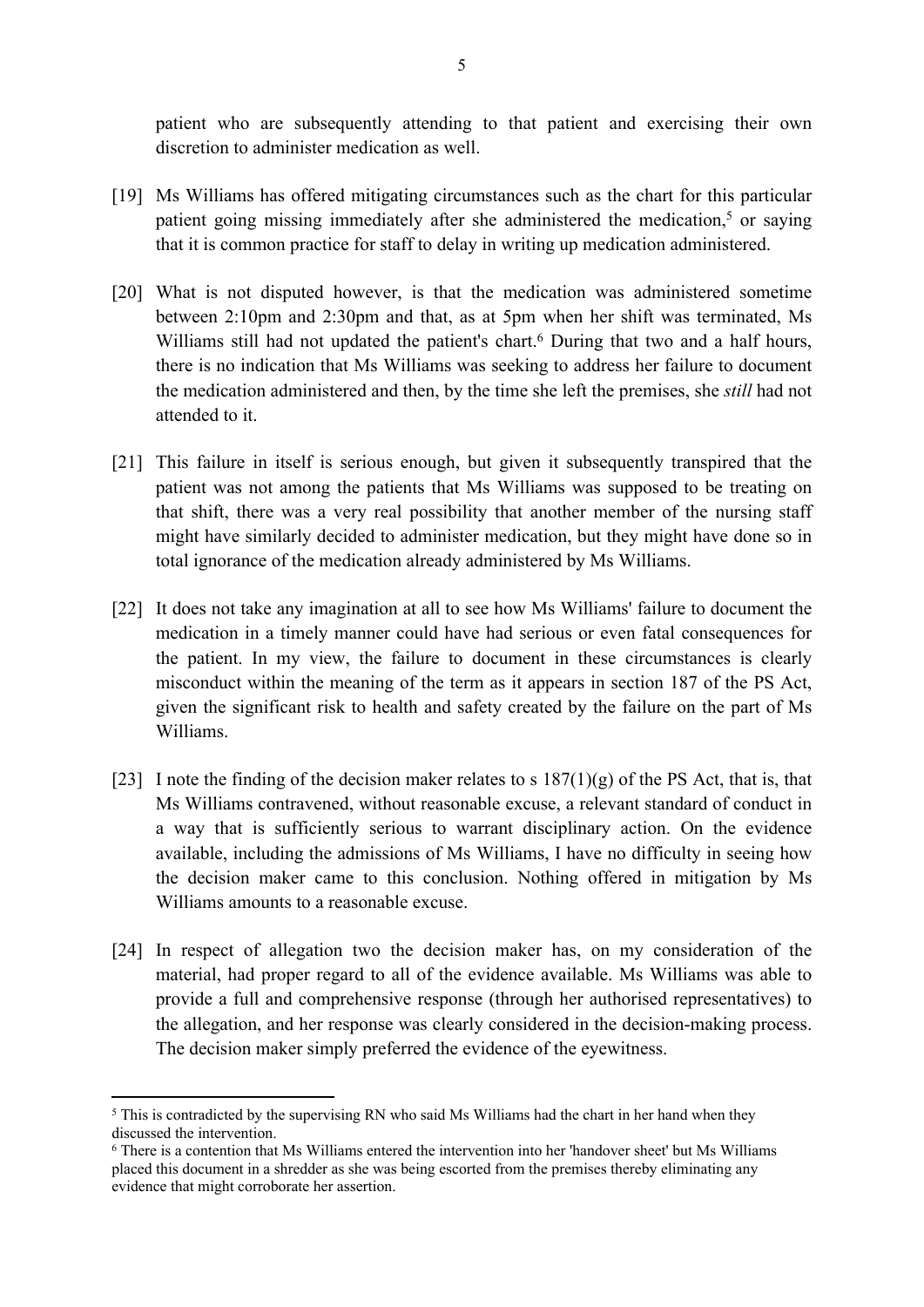- [25] When confronted with competing versions of events absolute proof is not required to render a decision fair and reasonable. Ultimately a decision maker will, from time to time, be required to make a judgment call as to whose evidence is preferred and whose is not.
- [26] I have had regard to the evidence relied on by the decision maker. The eyewitness has given a cogent account of her observations, namely, that she saw Ms Williams place a yellow-coloured tablet in the patient's mouth. She was concerned by this fact because she also observed that Ms Williams, when doing so, did not look at or sign the patient's medical chart. So concerned was she that the eyewitness immediately retrieved the medication wrapper from the bin and subsequently noted the wrapper was for a 5 milligram dose of Olanzapine.
- [27] When this version of events was put to Ms Williams she responded, not by denying that she had administered medication, but by saying that she had broken a 5-milligram wafer in half and had only administered 2.5 milligrams. This response was subsequently put to the eyewitness. The eyewitness specifically (and adamantly) refuted that the wafer was broken in half when opened. There was no doubt whatsoever in the eyewitness' account in responding to this suggestion.<sup>7</sup>
- [28] I note the statement of the eyewitness that is contained in her email report of 20 June 2021. The account is clear and, in my view, without any attempt to embellish the events. There is also an expression of sincere reluctance to report Ms Williams due to an otherwise positive relationship with her in the workplace.
- [29] In those circumstances, I consider that it was entirely open for the decision maker to prefer the evidence of the eyewitness.
- [30] As I observed above, absolute proof was not necessary in order for the decision maker to come to a fair and reasonable conclusion with respect to this allegation. Both accounts of the event were considered. In those circumstances, I consider that the decision in relation to allegation two was open to the decision maker and ultimately fair and reasonable.
- [31] In relation to allegation three, having regard to my conclusions in relation to allegation two, I consider the conclusion is equally fair and reasonable, given there was no clinical history or need to administer 5 milligrams of this particular medication.
- [32] However, if I am incorrect about my conclusion in allegation two and the dosage administered on this particular occasion, having regard to the evidence of the supervising RN and Ms Williams, I am similarly satisfied that the evidence suggests that neither the supervising RN nor Ms Williams adequately conducted observation of

<sup>7</sup> I note as an aside that the eyewitness was not asked to address the alleged missing chart, but given the concession to allegation one, this aspect of allegation two has less significance.